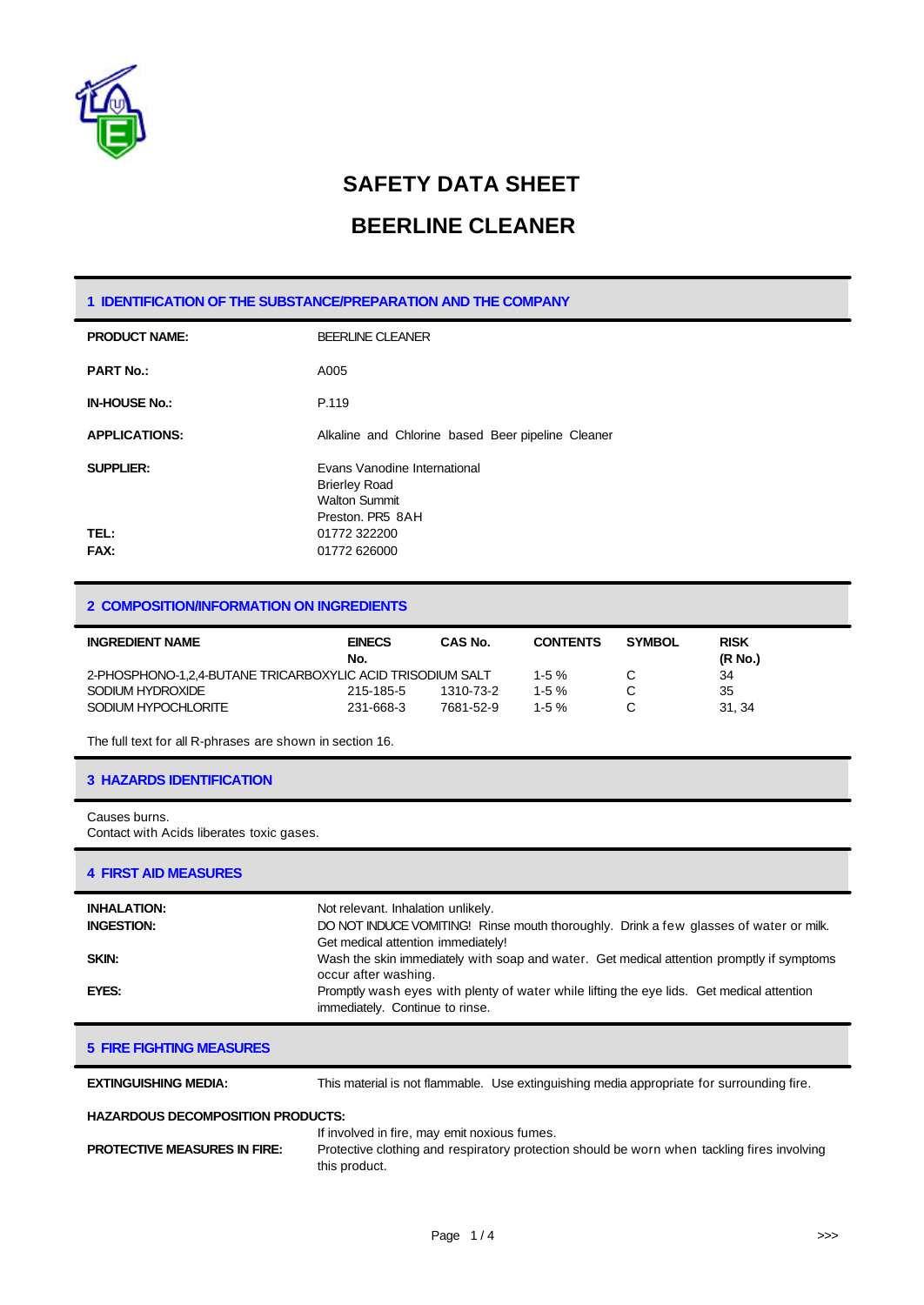| <b>6 ACCIDENTAL RELEASE MEASURES</b>                                                                                                                                                                                                                                                                                                                   |                                                                                                                                                                                                                                                                                                                                           |            |                                                                              |                           |
|--------------------------------------------------------------------------------------------------------------------------------------------------------------------------------------------------------------------------------------------------------------------------------------------------------------------------------------------------------|-------------------------------------------------------------------------------------------------------------------------------------------------------------------------------------------------------------------------------------------------------------------------------------------------------------------------------------------|------------|------------------------------------------------------------------------------|---------------------------|
| PERSONAL PRECAUTIONS DURING SPILL:                                                                                                                                                                                                                                                                                                                     |                                                                                                                                                                                                                                                                                                                                           |            |                                                                              |                           |
| PRECAUTIONS TO PROTECT ENVIRONMENT:                                                                                                                                                                                                                                                                                                                    |                                                                                                                                                                                                                                                                                                                                           |            | Wear suitable protective clothing, gloves and eye/face protection.           |                           |
| <b>SPILL CLEANUP METHODS:</b>                                                                                                                                                                                                                                                                                                                          | Large spillages or uncontrolled discharges into rivers or streams must be reported to The<br>Environment Agency or other regulatory body.<br>Small quantities may be flushed to drains with plenty of water. Larger spill: Absorb in<br>vermiculite, dry sand or earth and place into containers. Send for disoposal as special<br>waste. |            |                                                                              |                           |
| <b>7 HANDLING AND STORAGE</b>                                                                                                                                                                                                                                                                                                                          |                                                                                                                                                                                                                                                                                                                                           |            |                                                                              |                           |
| <b>USAGE PRECAUTIONS:</b><br><b>STORAGE PRECAUTIONS:</b>                                                                                                                                                                                                                                                                                               | Wear suitable protective clothing, gloves and eye/face protection.<br>Store in a cool place away from light. Keep in original container. Keep containers tightly<br>closed.                                                                                                                                                               |            |                                                                              |                           |
| <b>8 EXPOSURE CONTROLS AND PERSONAL PROTECTION</b>                                                                                                                                                                                                                                                                                                     |                                                                                                                                                                                                                                                                                                                                           |            |                                                                              |                           |
| <b>INGREDIENT NAME</b>                                                                                                                                                                                                                                                                                                                                 | <b>CAS No</b>                                                                                                                                                                                                                                                                                                                             | <b>STD</b> | LT EXP<br>(8 hrs)                                                            | <b>ST EXP</b><br>(15 min) |
| SODIUM HYDROXIDE                                                                                                                                                                                                                                                                                                                                       | 1310-73-2                                                                                                                                                                                                                                                                                                                                 | <b>OES</b> | No std.                                                                      | $2$ mg/m $3$              |
| <b>INGREDIENT COMMENTS:</b>                                                                                                                                                                                                                                                                                                                            | OES = Occupational Exposure Standard.                                                                                                                                                                                                                                                                                                     |            |                                                                              |                           |
| <b>PROTECTIVE EQUIPMENT:</b>                                                                                                                                                                                                                                                                                                                           |                                                                                                                                                                                                                                                                                                                                           |            |                                                                              |                           |
| <b>VENTILATION:</b><br><b>RESPIRATORS:</b><br><b>PROTECTIVE GLOVES:</b><br><b>EYE PROTECTION:</b><br><b>OTHER PROTECTION:</b>                                                                                                                                                                                                                          | Not applicable.<br>None required.<br>Household rubber gloves.<br>Use approved safety goggles or face shield.<br>Wear suitable protective clothing.                                                                                                                                                                                        |            |                                                                              |                           |
| <b>9 PHYSICAL AND CHEMICAL PROPERTIES</b>                                                                                                                                                                                                                                                                                                              |                                                                                                                                                                                                                                                                                                                                           |            |                                                                              |                           |
| <b>APPEARANCE:</b><br><b>COLOUR:</b><br><b>SOLUBILITY DESCRIPTION:</b><br><b>BOILING POINT (°C):</b><br>SPECIFIC GRAVITY (Water=1):<br><b>CONCENTRATION (%,M):</b><br><b>FLASH POINT (°C):</b>                                                                                                                                                         | Liquid.<br>Colourless. Clear.<br>Soluble in water.<br>102 @ 760mmHg<br>1.120 @ 20 °C<br>1:80<br>Boils without flashing                                                                                                                                                                                                                    |            | <b>ODOUR/TASTE:</b><br><b>MELTING POINT (°C):</b><br>pH-VALUE:               | Chlorine.<br>-3<br>12.30  |
| <b>10 STABILITY AND REACTIVITY</b>                                                                                                                                                                                                                                                                                                                     |                                                                                                                                                                                                                                                                                                                                           |            |                                                                              |                           |
| <b>STABILITY:</b><br>Inadequately vented containers may become pressurised.<br><b>CONDITIONS TO AVOID:</b><br>Heat and direct sunlight.<br><b>MATERIALS TO AVOID:</b><br>Strong acids. Aluminium, Tin, Zinc and their alloys.<br><b>HAZARDOUS DECOMPOSITION PRODUCTS:</b><br>Toxic chlorine gas is released if product is mixed with acidic materials. |                                                                                                                                                                                                                                                                                                                                           |            |                                                                              |                           |
| <b>11 TOXICOLOGICAL INFORMATION</b>                                                                                                                                                                                                                                                                                                                    |                                                                                                                                                                                                                                                                                                                                           |            |                                                                              |                           |
| <b>TOXICOLOGICAL INFORMATION:</b>                                                                                                                                                                                                                                                                                                                      | Refer to section 3.                                                                                                                                                                                                                                                                                                                       |            |                                                                              |                           |
| <b>12 ECOLOGICAL INFORMATION</b>                                                                                                                                                                                                                                                                                                                       |                                                                                                                                                                                                                                                                                                                                           |            |                                                                              |                           |
| <b>ENVIRONMENTAL HAZARDS:</b>                                                                                                                                                                                                                                                                                                                          |                                                                                                                                                                                                                                                                                                                                           |            | Potentially hazardous due to the chlorinated alkaline nature of the product. |                           |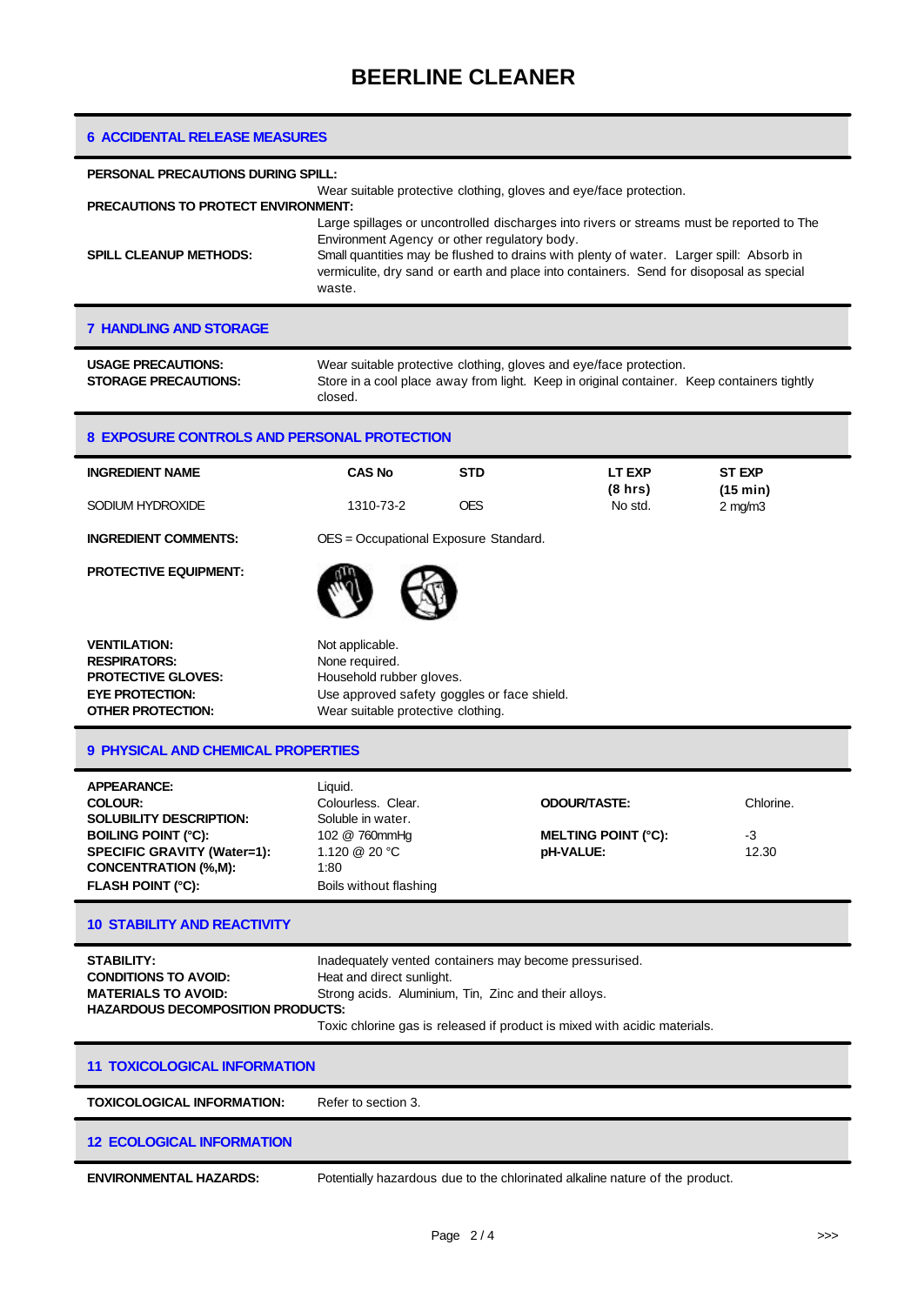# **BEERLINE CLEANER**

| <b>BIO ACCUMULATION:</b><br><b>DEGRADABILITY:</b>                                      | Completely soluble. No bioaccumulation.<br>Sequestrant is readily degraded during biological effluent treatment processes.                                                                                                                                       |                     |   |
|----------------------------------------------------------------------------------------|------------------------------------------------------------------------------------------------------------------------------------------------------------------------------------------------------------------------------------------------------------------|---------------------|---|
| <b>13 DISPOSAL CONSIDERATIONS</b>                                                      |                                                                                                                                                                                                                                                                  |                     |   |
| <b>DISPOSAL METHODS:</b>                                                               | Discharge used solutions to drain. Small amounts (less than 5 Litres) of unwanted product<br>may be flushed with water to sewer. Larger volumes must be sent for disposal as special<br>waste. Rinse out empty container with water and consign to normal waste. |                     |   |
| <b>14 TRANSPORT INFORMATION</b>                                                        |                                                                                                                                                                                                                                                                  |                     |   |
| <b>LABEL FOR CONVEYANCE:</b>                                                           | Corrosivi                                                                                                                                                                                                                                                        |                     |   |
| <b>ROAD:</b><br>UN No:<br><b>HAZARD CLASS (ADR):</b><br><b>PROPER SHIPPING NAME I:</b> | 1719<br>Class 8: Corrosive substances.<br>CAUSTIC ALKALINE LIQUID, N.O.S. (sodium hydroxide solution and hypochlorite solution)                                                                                                                                  | <b>ADR PACK GR:</b> |   |
| <b>RAIL:</b><br><b>RAIL TRANSPORT CLASS No:</b>                                        | Class 8: Corrosive substances.                                                                                                                                                                                                                                   | <b>RID PACK GR:</b> | Ш |
| SEA:<br>UN SEA:<br><b>SEA TRANSPORT CLASS No:</b><br><b>MARINE POLLUTANT:</b>          | 1719<br>Class 8: Corrosive substances.<br>No.                                                                                                                                                                                                                    | <b>SEA PACK GR:</b> | Ш |
| AIR:<br>UN AIR:                                                                        | 1719<br>Class 8: Corrosive substances.                                                                                                                                                                                                                           | <b>AIR PACK GR:</b> | Ш |



CORROSIVE

| <b>RISK PHRASES:</b>                                        | R-34<br>R-31                                                                                                                                                                                         | Causes burns.<br>Contact with acids liberates toxic gas.                                                                                                                                                 |  |
|-------------------------------------------------------------|------------------------------------------------------------------------------------------------------------------------------------------------------------------------------------------------------|----------------------------------------------------------------------------------------------------------------------------------------------------------------------------------------------------------|--|
| <b>SAFETY PHRASES:</b>                                      | $S-2$<br>S-36/37/39<br>$S-26$                                                                                                                                                                        | Keep out of reach of children.<br>Wear suitable protective clothing, gloves and eye/face protection.<br>In case of contact with eyes, rinse immediately with plenty of water<br>and seek medical advice. |  |
|                                                             | $S-45$                                                                                                                                                                                               | In case of accident or if you feel unwell, seek medical advice<br>immediately (show the label where possible).                                                                                           |  |
|                                                             | $S-3/9/49$                                                                                                                                                                                           | Keep only in the original container in a cool, well ventilated place.                                                                                                                                    |  |
| UK ENVIRONMENTAL LISTINGS:<br><b>EC DIRECTIVES:</b>         |                                                                                                                                                                                                      | Control of Pollution (Special Waste) Regulations 1980.<br>System of specific information relating to Dangerous Preparations. 91\155.<br>As amended by Directive 93/112/EC and 2001/58/EC.                |  |
| <b>STATUTORY INSTRUMENTS:</b>                               | Chemicals (Hazard Information and Packaging) Regulations.<br>2002                                                                                                                                    |                                                                                                                                                                                                          |  |
| <b>APPROVED CODE OF PRACTICE:</b><br><b>GUIDANCE NOTES:</b> | The compilation of safety Data Sheets L130.<br>Occupational Exposure Limits EH40.<br>Approved guide to the Classification and Labelling of Substances and Preparations<br>Dangerous for Supply. L100 |                                                                                                                                                                                                          |  |